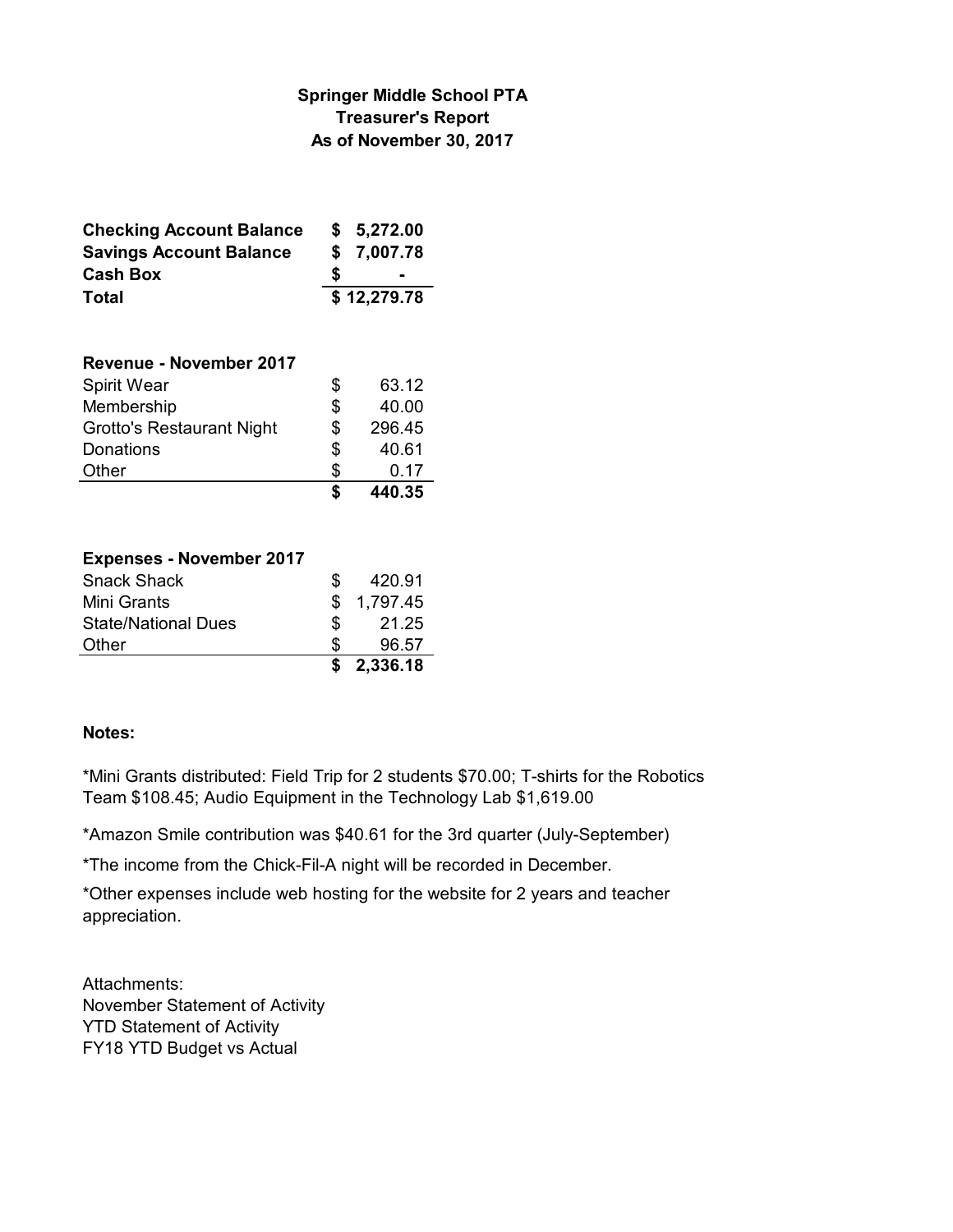# Springer Middle School PTA

### STATEMENT OF ACTIVITY

#### November 2017

|                                            | <b>TOTAL</b>  |
|--------------------------------------------|---------------|
| <b>REVENUE</b>                             |               |
| Donations                                  |               |
| <b>Amazon Smile Donation</b>               | 40.61         |
| <b>Restaurant Nights</b>                   | 296.45        |
| <b>Total Donations</b>                     | 337.06        |
| Interest                                   | 0.17          |
| Membership                                 | 40.00         |
| Spirit Wear Income                         | 63.12         |
| <b>Total Revenue</b>                       | \$440.35      |
| <b>GROSS PROFIT</b>                        | \$440.35      |
| <b>EXPENDITURES</b>                        |               |
| Mini Grants                                | 1,797.45      |
| <b>Operating Expense</b>                   |               |
| Dues                                       | 21.25         |
| Office/General Administrative Expenditures | 80.40         |
| <b>Total Operating Expense</b>             | 101.65        |
| Snack Shack Expense                        | 420.91        |
| <b>Teacher Appreciation Events</b>         | 16.17         |
| <b>Total Expenditures</b>                  | \$2,336.18    |
| <b>NET OPERATING REVENUE</b>               | $$ -1,895.83$ |
| <b>NET REVENUE</b>                         | $$ -1,895.83$ |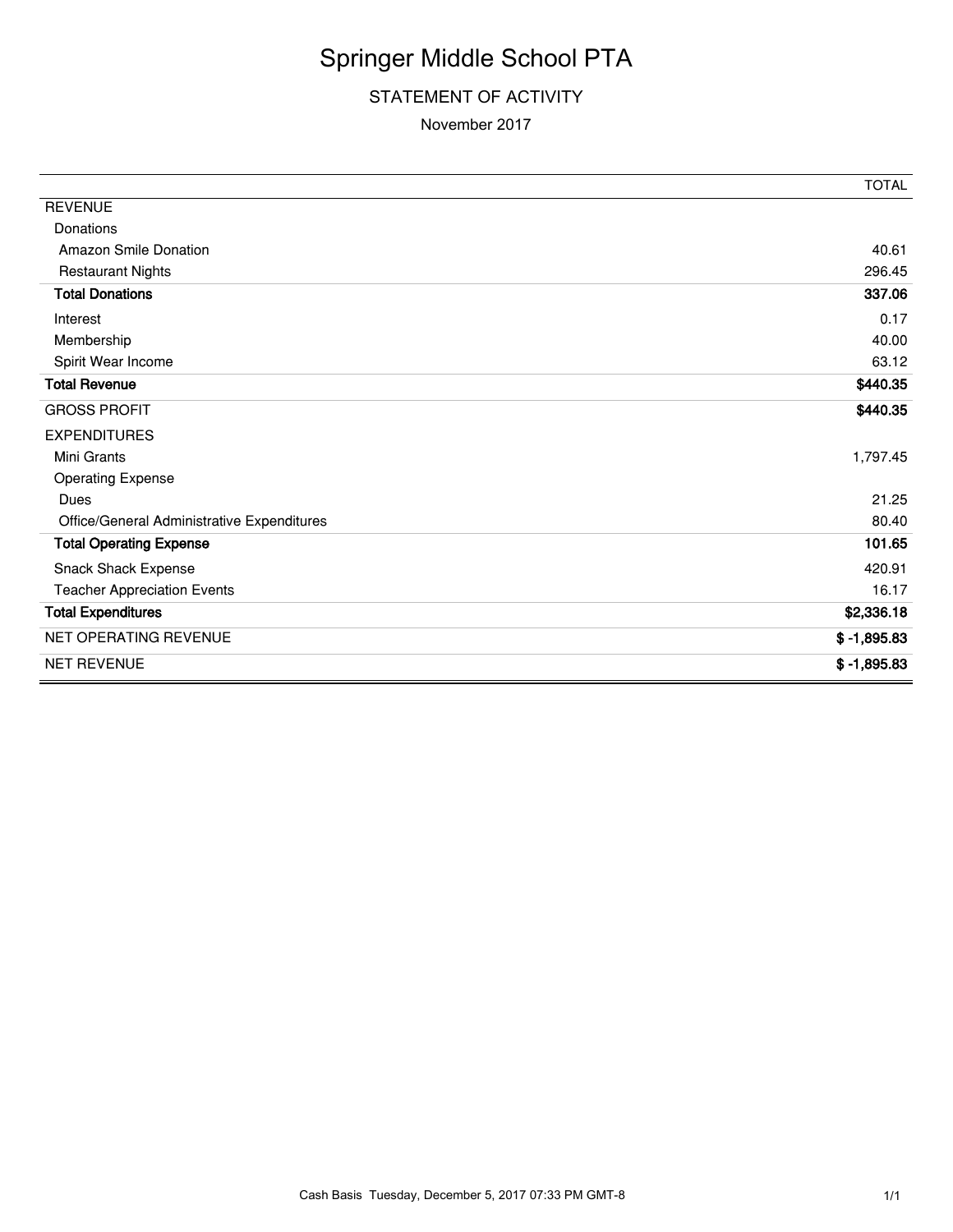## Springer Middle School PTA

### STATEMENT OF ACTIVITY

July 1 - December 5, 2017

|                                            | <b>TOTAL</b> |
|--------------------------------------------|--------------|
| <b>REVENUE</b>                             |              |
| 60th Anniversary Revenue                   | 305.00       |
| <b>Card Processing Fee Offset</b>          | 16.50        |
| Donations                                  |              |
| <b>Amazon Smile Donation</b>               | 64.18        |
| Donations                                  | 106.00       |
| <b>Restaurant Nights</b>                   | 296.45       |
| <b>Total Donations</b>                     | 466.63       |
| Interest                                   | 0.83         |
| Membership                                 | 1,700.00     |
| Snack Shack Income                         | 1,192.50     |
| Spirit Wear Income                         | 4,691.12     |
| <b>Total Revenue</b>                       | \$8,372.58   |
| <b>GROSS PROFIT</b>                        | \$8,372.58   |
| <b>EXPENDITURES</b>                        |              |
| 60th Anniversary Expenses                  | 630.60       |
| Mini Grants                                | 2,248.93     |
| <b>Operating Expense</b>                   |              |
| <b>Banking Fees</b>                        | 12.00        |
| Dues                                       | 21.25        |
| Insurance                                  | 215.00       |
| Legal & Professional Fees                  | 200.00       |
| Office/General Administrative Expenditures | 234.07       |
| <b>Square Fees</b>                         | 11.36        |
| State/Federal PTA Obligation               | 684.25       |
| <b>Total Operating Expense</b>             | 1,377.93     |
| Snack Shack Expense                        | 690.23       |
| Spirit Wear Expense                        | 3,470.90     |
| <b>Teacher Appreciation Events</b>         | 540.53       |
| <b>Total Expenditures</b>                  | \$8,959.12   |
| NET OPERATING REVENUE                      | \$ -586.54   |
| <b>NET REVENUE</b>                         | $$ -586.54$  |